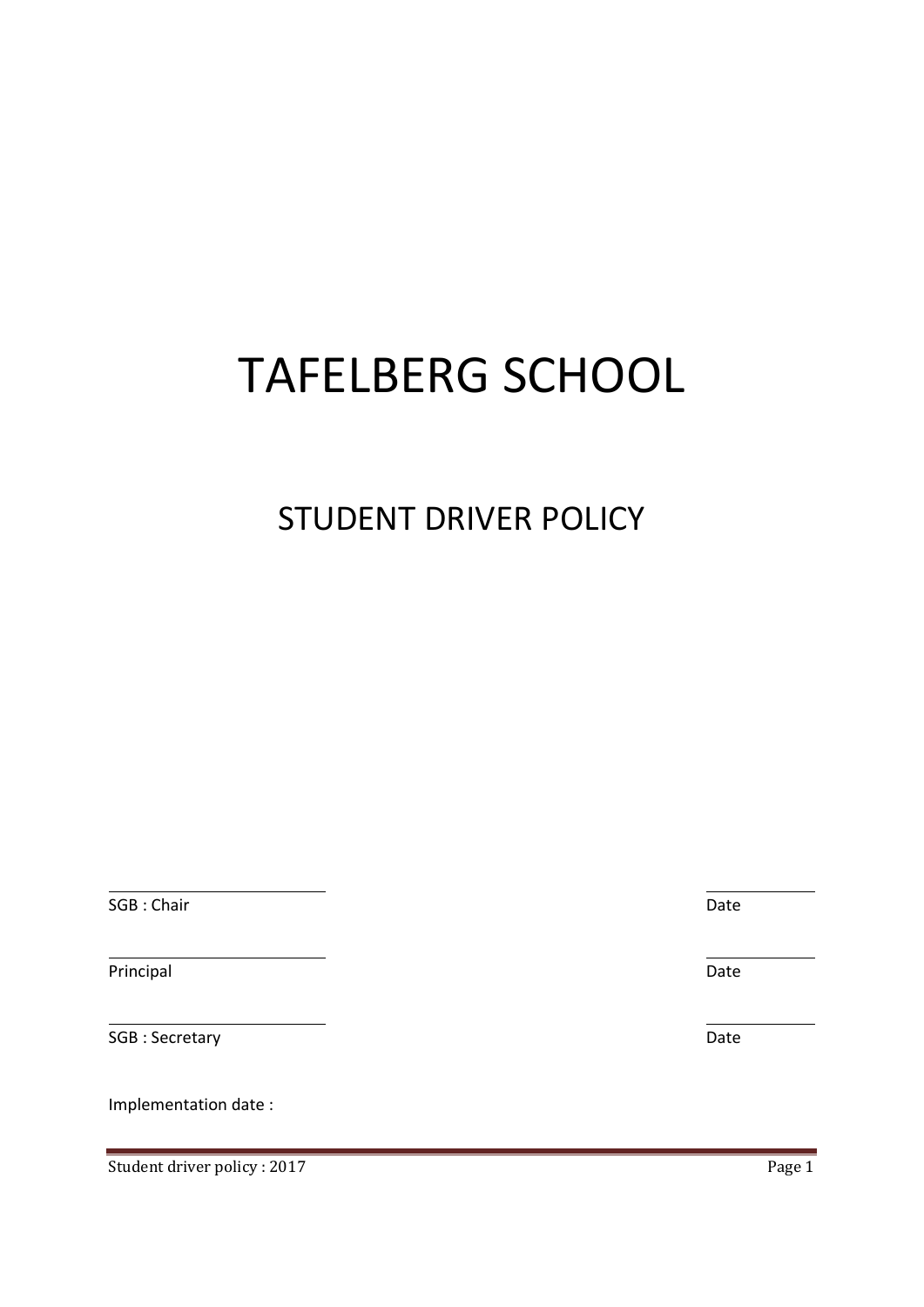### Introduction

Senior learners (referred herein as students) are increasingly obtaining their own transport. In order to ensure learner safety, minimize congestion, enforce basic road rules, and utilize the limited space within the school grounds, it is necessary to regulate and monitor students wishing to park their motor vehicle or motorcycle on school property. In the interests of security, the school is prepared to allow its students to park their vehicles or motorcycles on school property, during school hours under certain conditions.

### Conditions

a) Student driver and vehicle :

- Student drivers refer to learners presently registered at Tafelberg School.
- The student has a valid driver's licence.
- The vehicle / motor cycle is properly licenced and has a roadworthy certificate, both of which are renewed as prescribed by the traffic department.
- The student driver MUST inform the school should his/her licence lapse or be suspended.

b) School requirements before permission will be granted :

- The student will pay a fee determined by the school for the privilege of parking within the school grounds. This fee must be paid at the start of each Term.
- The student driver of the vehicle, must supply the school with a certified copy of his/her valid driver's licence.
- The student must provide the school with a letter from his/her parent in which they give permission that the student may go to school in their own vehicle.
- The student driver and his/her parents, must sign for and read the student driver policy.
- Only the student applying will be granted permission –permission is not transferable.

c) Insurance and accidents :

- The school insurance does not extend to owners / drivers of vehicles or motorcycles who enter the school grounds with their vehicle / motorcycle.
- All vehicles / motorcycles are parked on the school grounds at own risk.
- The driver of any vehicle / motorcycle on school grounds will be held liable for any accident / damage caused through their own fault.
- All drivers and vehicles/ motorcycles must be insured against accidents.
- The student driver MUST inform the school if his/her insurance changes or lapses.